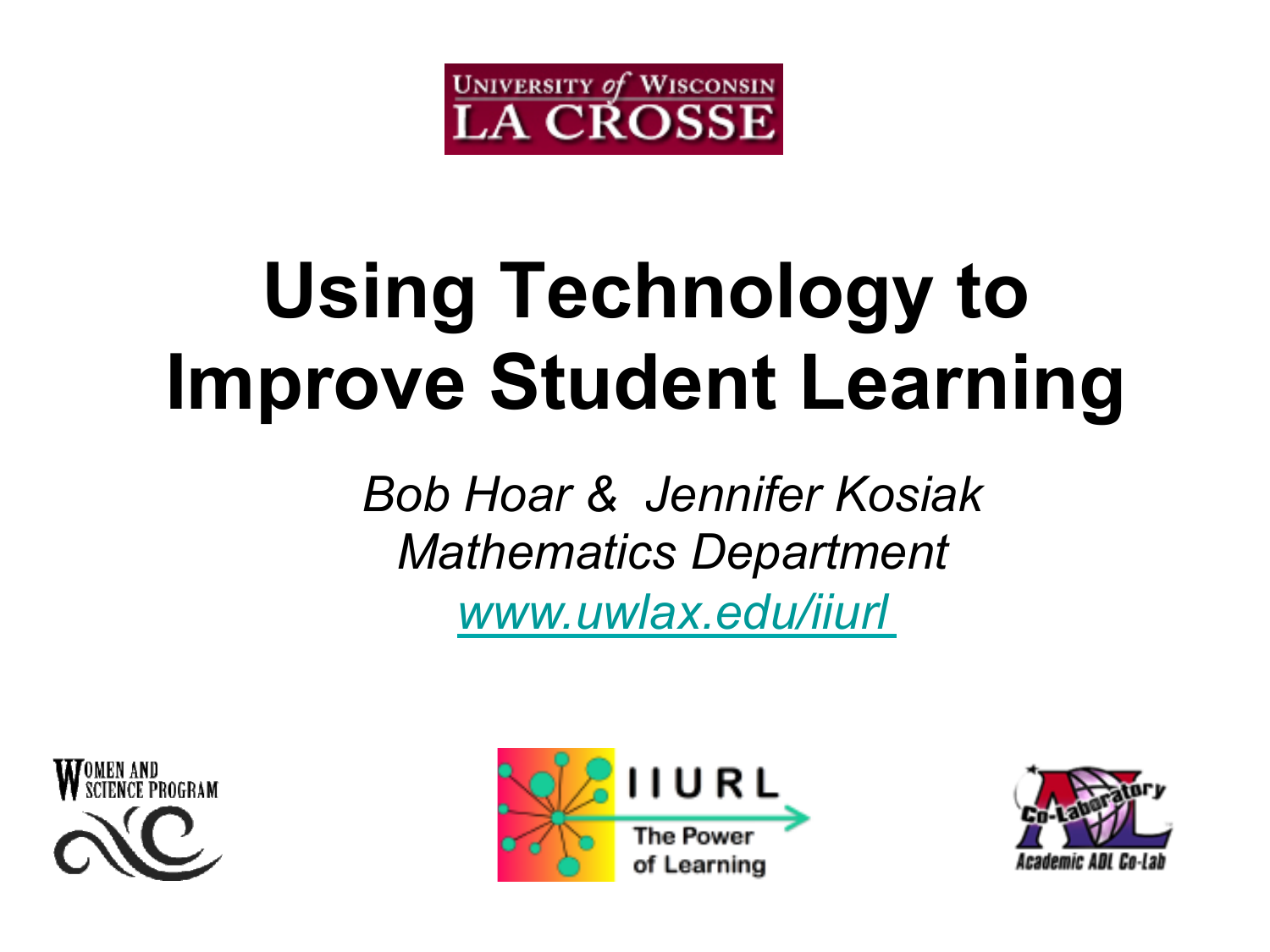### Innovative Uses of Technology

Course Development

 $Podcasts = ChalkTalks =$ **MathCasts** 

Learning Object Design

Student Think Alouds

Cultural Connection

Building Content Vocabulary

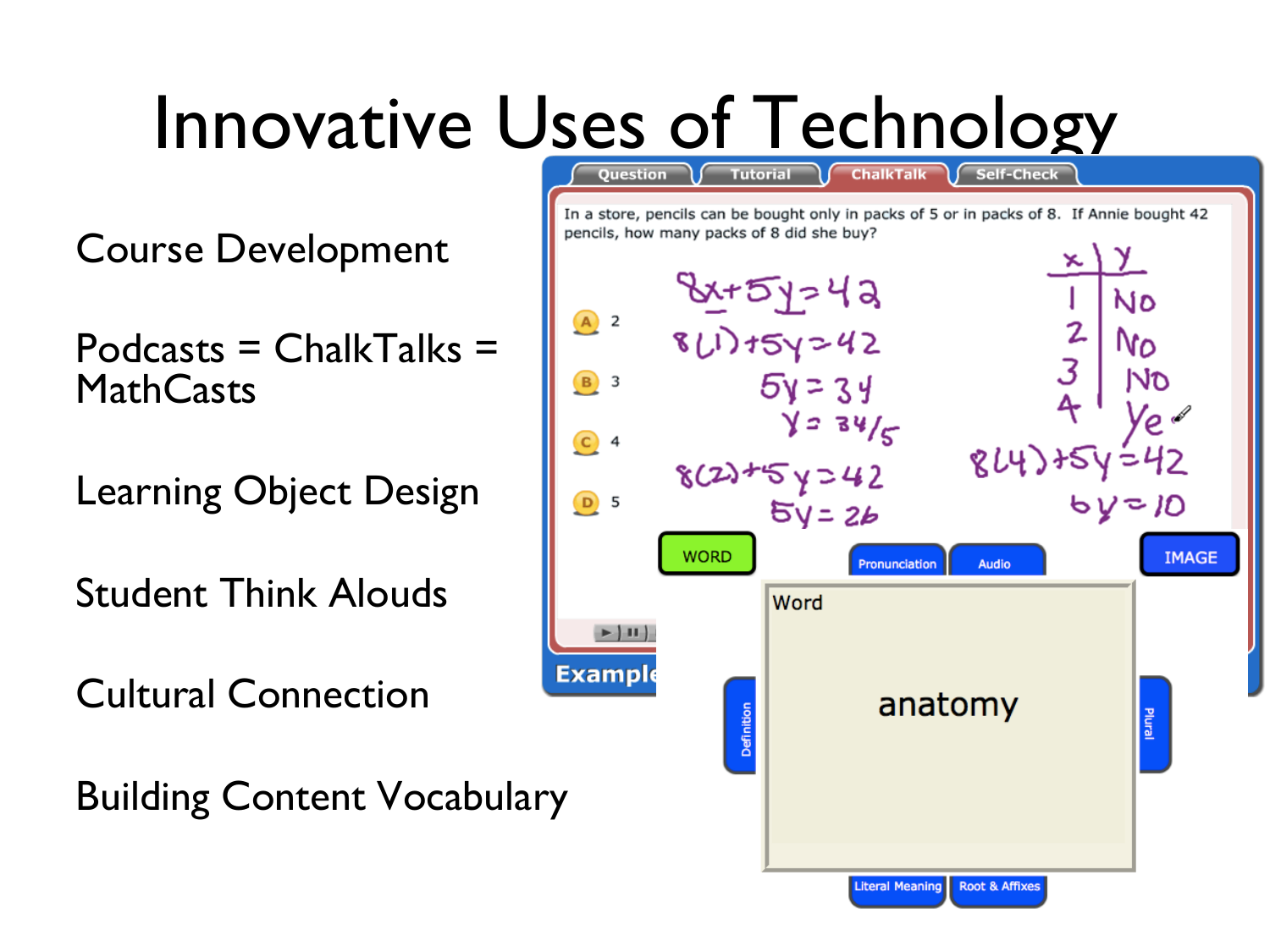### Course Development & Learning Object Design

- Supplementary course materials and examples
- Remedial or refresher lessons
- How-to-Tutorials

| 7                                                                                                                      | Problem               | Answer | ChalkTalk | MoreInfo | ? |
|------------------------------------------------------------------------------------------------------------------------|-----------------------|--------|-----------|----------|---|
| Find a polynomial $f(x)$ of degree 3 with real coefficients that has 2 <i>i</i> and 3 as zeros and where $f(1) = 20$ . |                       |        |           |          |   |
| $(x-3)(x-2i)(x+2i) \xrightarrow{i^2-1} (20)=\alpha \left(1^3-3(1)^2+\frac{1}{11}-12\right)$                            |                       |        |           |          |   |
| $(x-3)(x^2+2x^2+2x^2+11^2)$                                                                                            | $20=\alpha(1-3+1-12)$ |        |           |          |   |
| $(x-3)(x^2+1)$                                                                                                         | $20=\alpha(-1)$       |        |           |          |   |
| $(x-3)(x^2+1)$                                                                                                         | $20=\alpha(-1)$       |        |           |          |   |
| $(x^3-3x^2+1+x-12)$                                                                                                    | $-10$                 |        |           |          |   |
| $(x^3-3x^2+1+x-12)$                                                                                                    | $-2=\alpha$           |        |           |          |   |
| $(x^3-3x^2+1+x-12)$                                                                                                    | $-2=\alpha$           |        |           |          |   |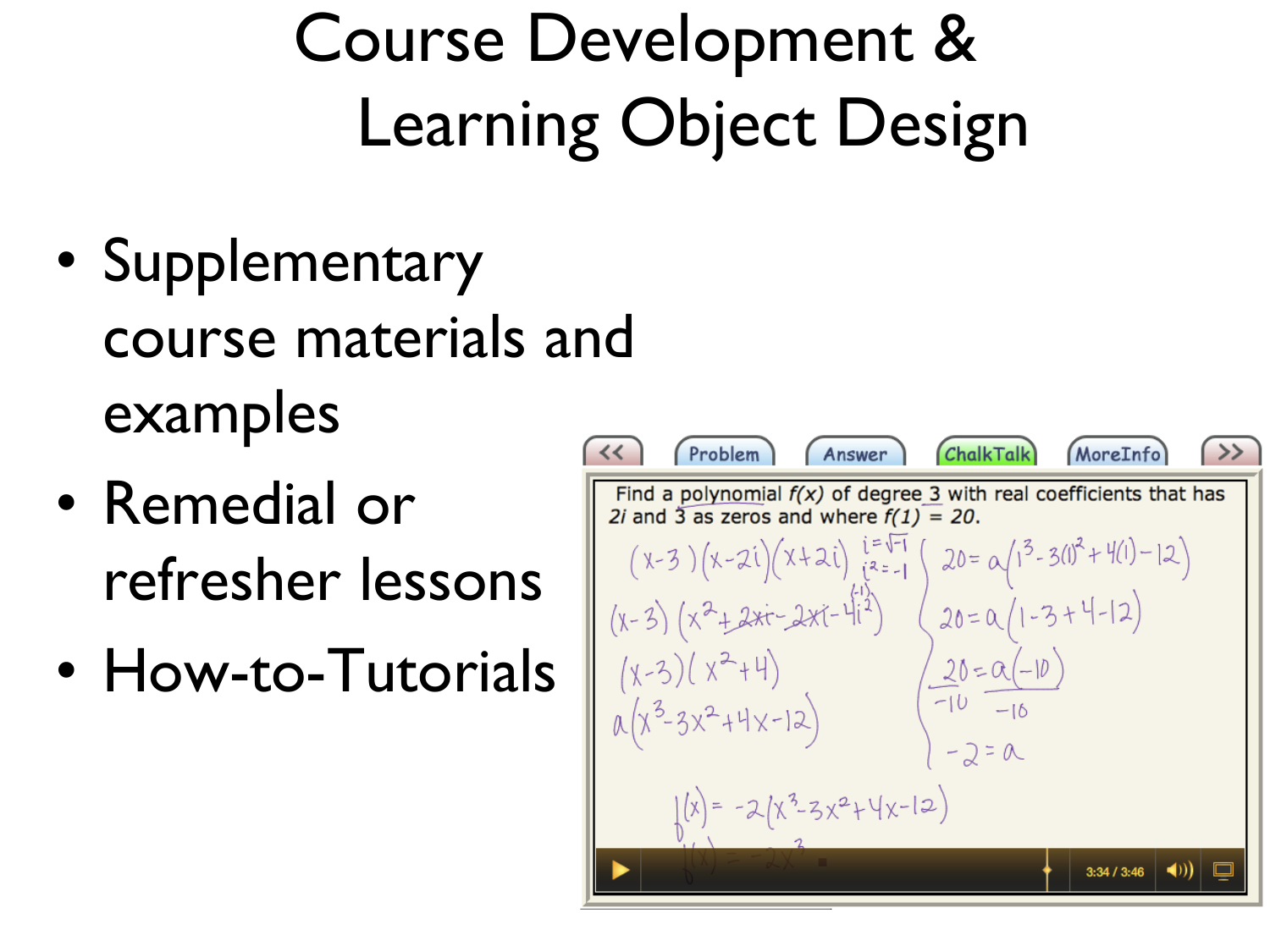# **Examples**

- Praxis II Moodle Course
	- Pre-Service Student Developers (link)
- College Algebra Review
	- Faculty and Staff Developers (link)
- MathCast Project (project Iink) (blog)

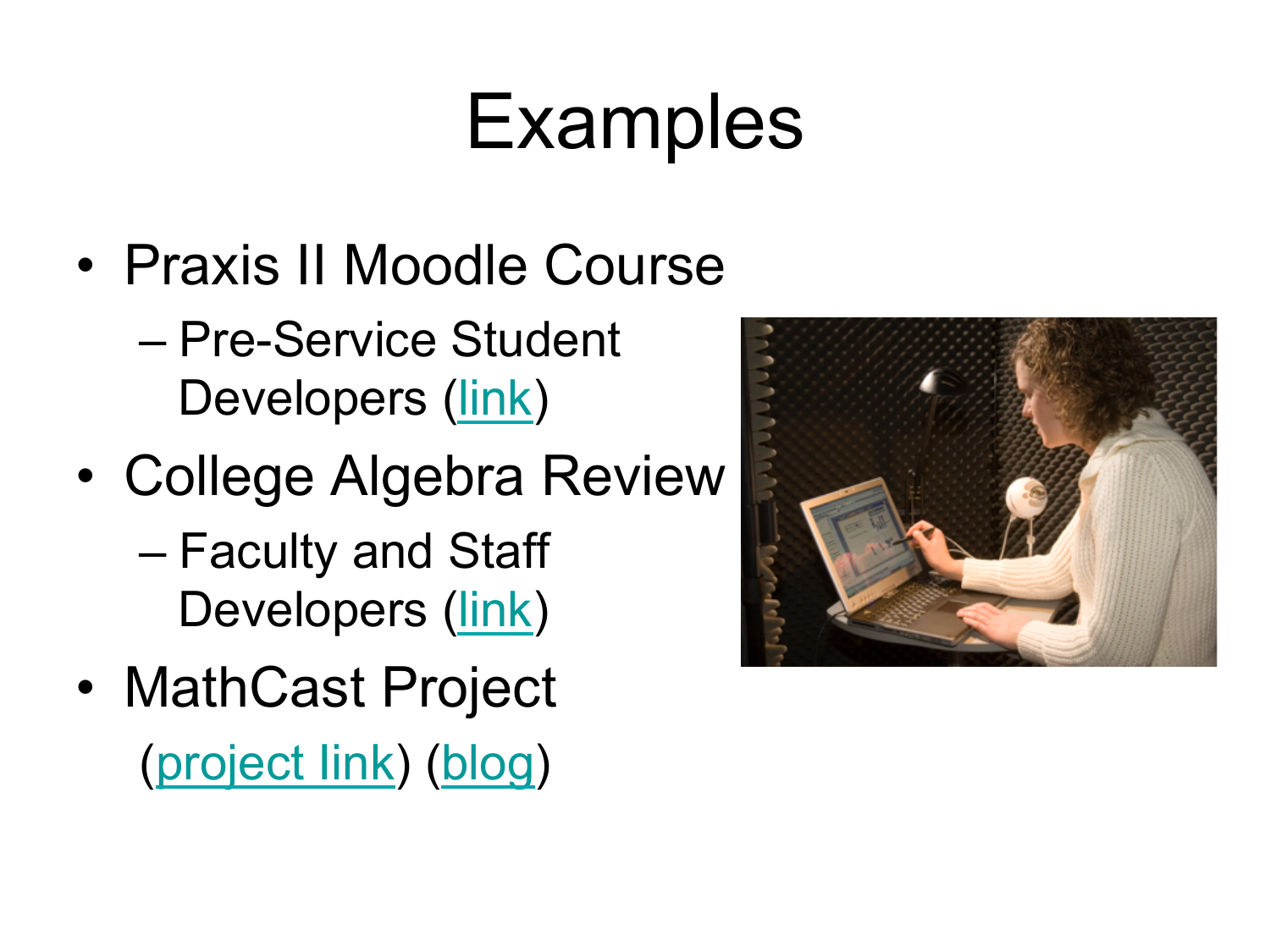# Student Think Alouds

#### **Close your eyes. Think about the steps you go through to solve the following:**

The original price of a certain car was 25% greater than its cost to the dealer. The actual selling price was 25% less than the original price. If *c* is the cost of the car and *p* is the selling price. What is the equation that represents *p* in terms of *c*?

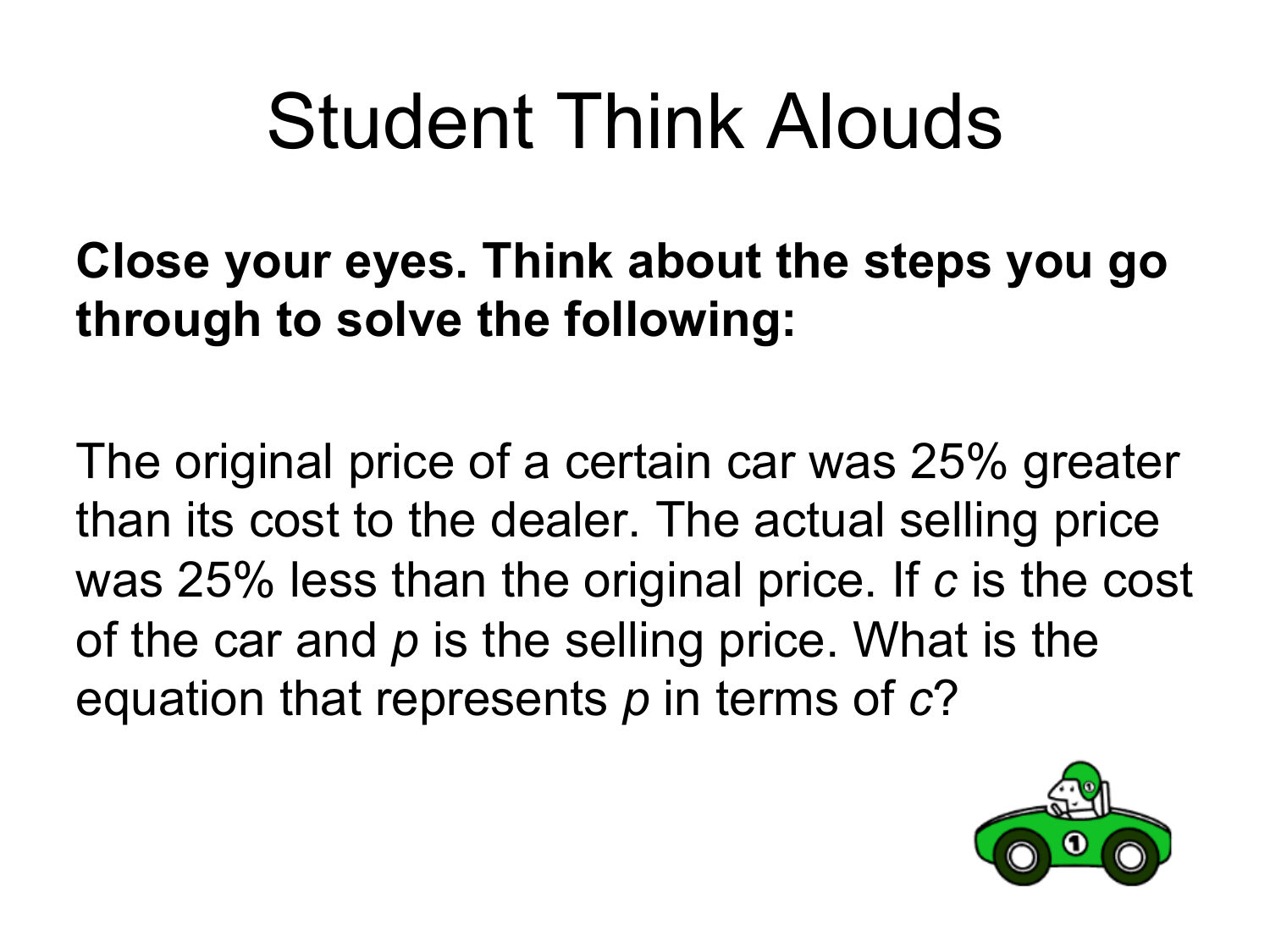# Student Think Alouds Think-alouds make invisible mental processes visible to students.

| Tutorial I Chalk Talk Self Check<br>Question<br>1. A carpenter has a board that is three feet long. She first removes a piece that is 1 %<br>ft. long. Next, she removes a 6 inch section of the board. Finally she removes a 9 inch<br>piece of the board. If there are 12 inches in a foot, how much of the board is left after<br>the carpenter removed the three different lengths? |                             |
|-----------------------------------------------------------------------------------------------------------------------------------------------------------------------------------------------------------------------------------------------------------------------------------------------------------------------------------------------------------------------------------------|-----------------------------|
| A 2 1/2 ft.<br><b>B</b> 1/2 ft.                                                                                                                                                                                                                                                                                                                                                         | $36in-30=6$                 |
| $C$ 19 % in.<br>$D$ 21 in.                                                                                                                                                                                                                                                                                                                                                              | $1273 = 15 i_1$             |
| $\sqrt{p}$ previous next<br>1 of 10                                                                                                                                                                                                                                                                                                                                                     | $\mathcal{B}_{\mathcal{C}}$ |
| <b>Unit Analysis Completed</b>                                                                                                                                                                                                                                                                                                                                                          |                             |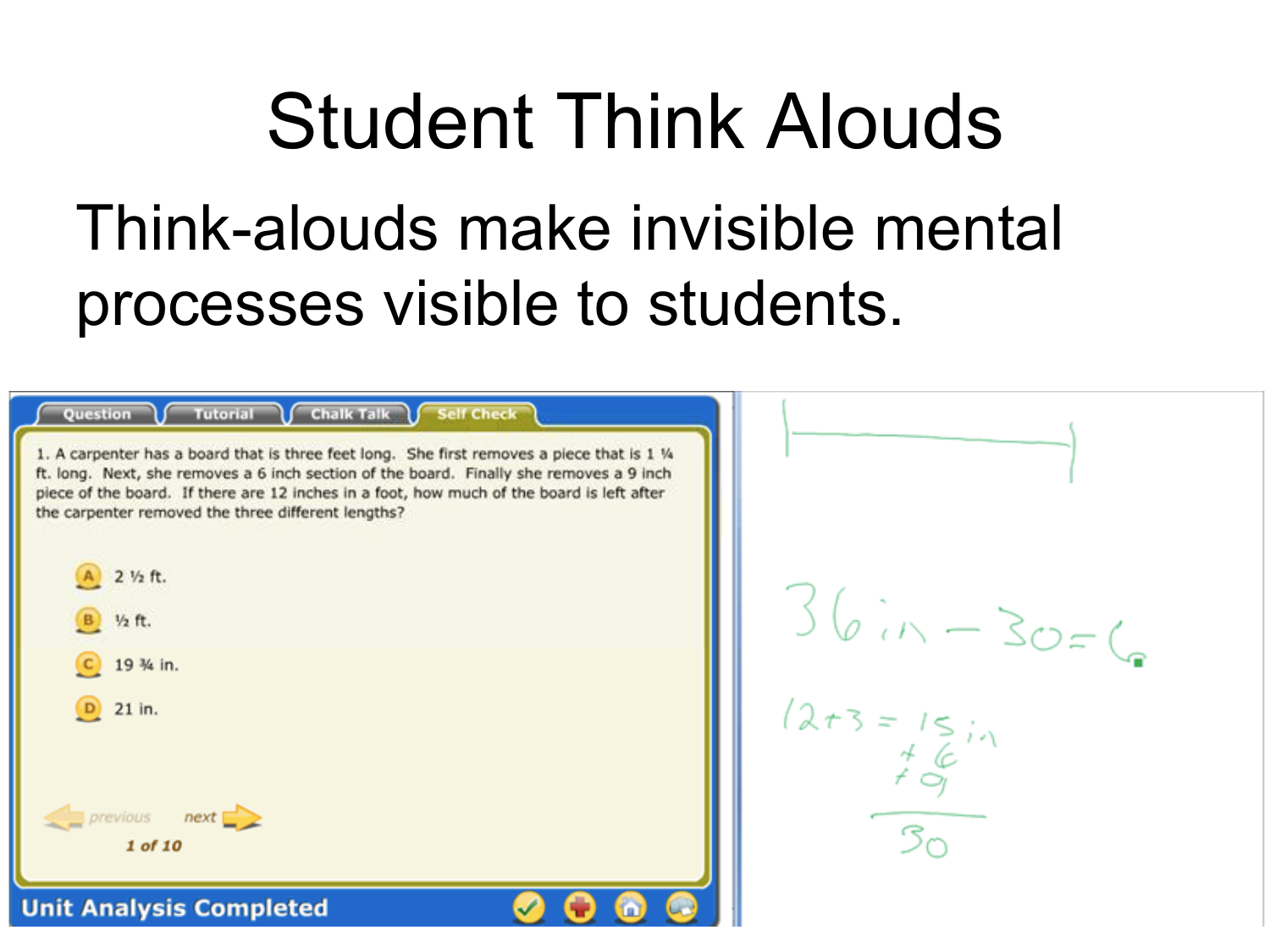# Vocabulary **Connections**

nag: rain

niam: mother

npua: pigs

muy: bees

- Hmong **Translation**
- Video Glossary

mentxhais: my dear

• Critical Words in Anatomy (link)

gaib: chickens